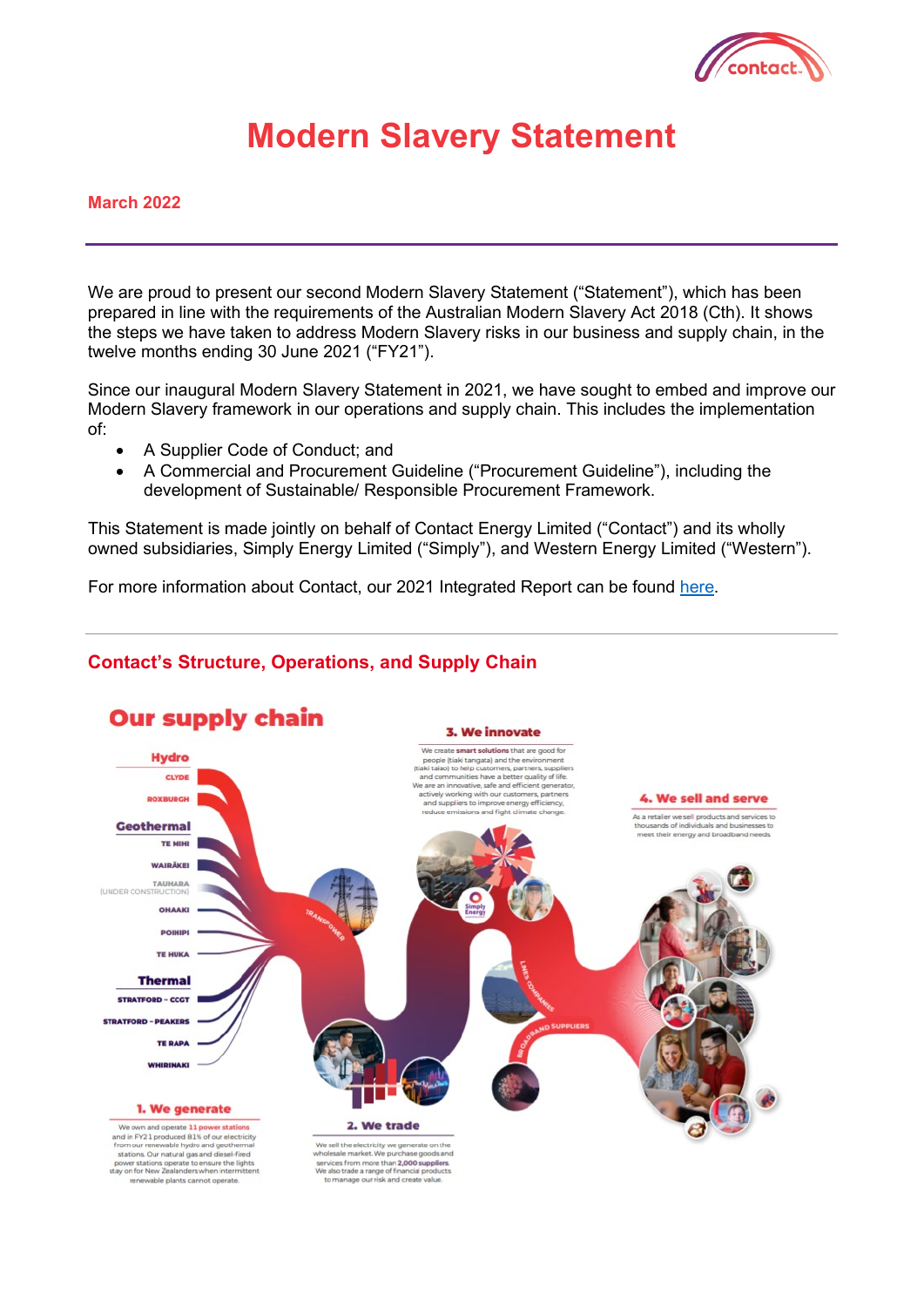We generate electricity from hydro, geothermal and thermal fuel sources.

We have two operating segments, Wholesale and Retail. The Wholesale segment is engaged in the business of generating and selling electricity to the wholesale electricity market, commercial and industrial customers, and to the Retail segment. The Retail segment sells electricity, natural gas, LPG, and broadband to mass market customers.

Contact's supply chain encompasses a wide range of goods and services, including geothermal, hydro, and thermal power station supplies, IT hardware and software, vehicles, safety equipment, solar panels, batteries, personal protective equipment / work wear, metering field services, facilities maintenance and construction services. We also purchase gas, electricity and broadband services.

Contact operates the following power stations: Stratford in Taranaki, Te Rapa, Te Huka, Ohaaki, Poihipi, Wairakei and Te Mihi in Waikato, Whirinaki in Hawke's Bay, and Clyde and Roxburgh in Central Otago.

For more information about Contact's structure, operations, and supply chain our 2021 Integrated Report can be found [here.](https://contact.co.nz/-/media/contact/mediacentre/annual-and-half-year-reports/2021-integrated-report)

## **Consultation with Subsidiaries**

During FY21, Contact acquired two subsidiaries.

In August 2020, Contact acquired 100% ownership of Simply, having acquired a 40% interest during the previous financial year. Simply is an energy solutions business which, together with Contact, is on a mission to accelerate New Zealand's low-carbon transition and create a more sustainable, better New Zealand.

In March 2021 Contact acquired Western, a specialist geothermal well services provider.

We are in the process of understanding Western's Modern Slavery risks and will be working with it in FY22 to identify, assess, and respond to its Modern Slavery risks.

Contact has met with Simply representatives during FY21 to identify, manage, and mitigate its Modern Slavery risks. Where any Modern Slavery risks were identified, specific controls have been included in significant contracts to mitigate such risks.

Contact has discussed Modern Slavery risk with both subsidiaries, and during the next financial year will involve them in our modern slavey programme.

## **Risks of Modern Slavery**

We regularly review Modern Slavery risks to prioritise efforts in our own operations and supply chain.

#### **Risks of Modern Slavery on our people and contracted/third-party labour providers**

Most of Contact's people are employed directly (or are directly contracted) and are based in New Zealand. This lowers Modern Slavery risks within our business. Our operational risk assessment focusses on areas that use contracted or third-party labour providers as we have less direct visibility and control over these workers and their employment terms.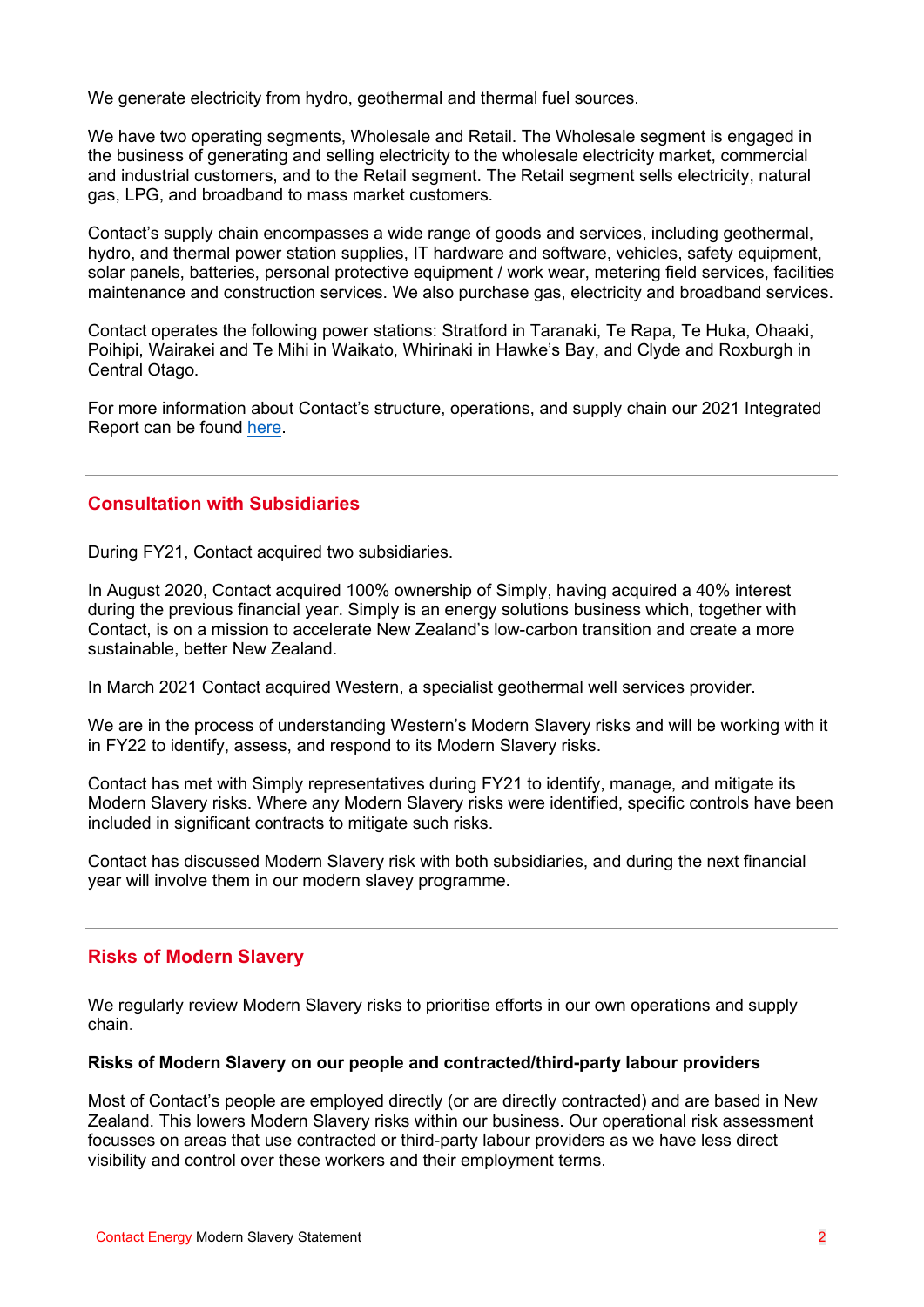#### **Risks of Modern Slavery in our operations and supply chain**

Given Contact's operations rely on global networks, we continue to identify and where we can, take action to rectify risks in global supply chains where regulation may be weak. Covid-19 has resulted in the closure of New Zealand's border, so our workforce has not been able to travel to any such areas in FY21.

Contact manages Modern Slavery risks in our operations and supply chain by:

- 1) Assessing Modern Slavery risk factors in our operations and supply chain;
- 2) Prioritising focus areas within our operations and supply chain for further due diligence;
- 3) Addressing the risks of Modern Slavery practices; and
- 4) Reviewing the effectiveness of our actions.

## **Assessing and Addressing Modern Slavery**

Contact is committed to implementing contracts, policies, and procedures that meet its obligations to help eliminate Modern Slavery in our operations and supply chains.

Contact already has a comprehensive set of policies and procedures that articulate our values, ways of working and expectations of our team and suppliers, which are regularly reviewed. The following policies are those that are most relevant to preventing Modern Slavery among our team members and workers in our supply chains:

- Supplier Code of Conduct
- Procurement Guideline
- Code of Conduct
- Human Rights
- Inclusion and Diversity
- Anti-bribery and corruption
- [Discrimination bullying and harassment prevention](https://contact.co.nz/-/media/contact/pdfs/about-us/investor-centre/governance/policies/discrimination-bullying-and-harassment-prevention-policy.ashx?la=en&hash=98903E6919C536EEE7E79374AE733139)
- [Protected disclosure \(whistleblowing\)](https://contact.co.nz/-/media/contact/pdfs/about-us/investor-centre/governance/code-of-conduct/cen-reporting-serious-concerns-directive.ashx)
- Risk Management

In April 2021 Contact implemented our Supplier Code of Conduct, which outlines the behaviours we expect from suppliers, particularly around Modern Slavery, human rights, labour standards, and ethical business. Our Supplier Code of Conduct is one of the primary mechanisms by which we address Modern Slavery risks in our supply chain. Before engaging a supplier, we ask them to proactively identify, address, and report on the risks of Modern Slavery practices in their business operations and supply chains. All new suppliers (and any suppliers that have their contracts renewed) must have reference to them agreeing to comply with Contact's Supplier Code of Conduct.

In April 2021 Contact also implemented a Procurement Guideline to guide the process of appointing new suppliers, conducting supplier due diligence, establishing supply arrangements, executing supply contracts as well as making purchases and placing orders. Our Procurement Guideline requires prospective suppliers to respond to a questionnaire (within RFP processes), the answers of which are assessed from a Modern Slavery perspective. This contributes to an overall score, which is then used to assess and appoint prospective suppliers. In addition, we are currently seeking to implement a Sustainable/ Responsible Procurement Framework, which will further develop how we assess suppliers.